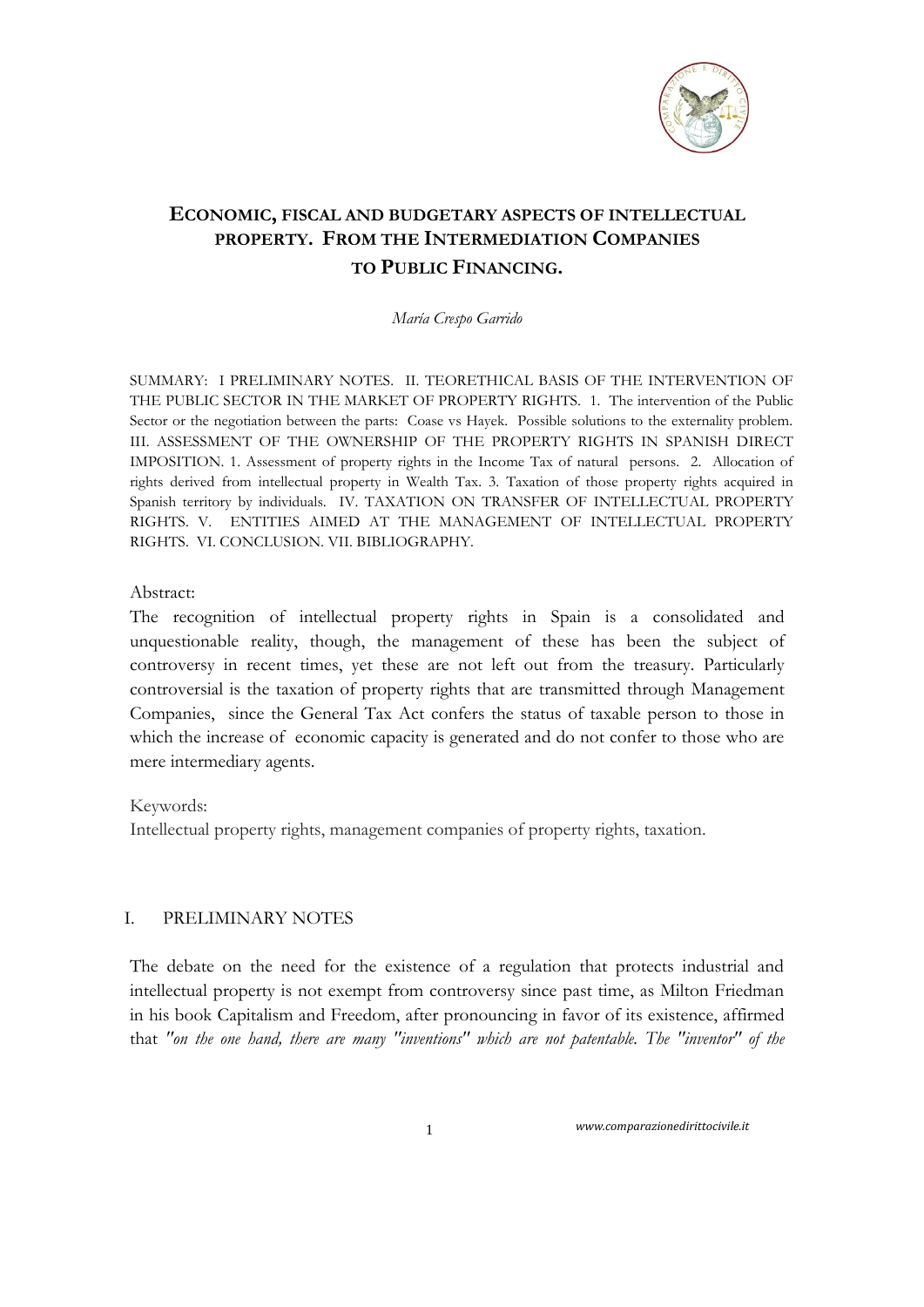

*supermarket, for example, produced great benefits for its neighbors and for which he could not charge. In so far as the same kind of skill is required for both types of inventions, the existence of patents tends to divert activity to patentable inventions"<sup>1</sup>*

The fact that the behavior or action of certain individuals influences positively or negatively on the welfare of other subjects implies a market failure, in the proportion that such interaction is not reflected in the prices of traded goods or factors, and this is the circumstance which may be caused by the absence of a regulation on intellectual property rights.

As of an economic point of view this truth has been termed externality, since these affect the welfare of an external agent and this change in welfare is not reflected in prices. Given this situation, it is necessary to define why the public sector must intervene in a market where the possible existence of faults, by the presence of externalities, which can be compensated through payment of a price to its author, if property rights are fully attributed.<sup>2</sup>

The recognition of intellectual property rights deserves a differentiated study according to those authors whose aim is achieving the widest dissemination of his work, those whose priority is to maximize their economic benefit. In this regard, the *Conferencia de Rectores de Universidades Españolas* (CRUE - Board of Deans of Spanish Universities by its initials in Spanish) proposes and supports open electronic access, especially for those texts that have been developed through public financing, which is not incompatible with copyright earnings<sup>3</sup>. Remarkable circumstance, since recognition and remuneration of intellectual

<u>.</u>

<sup>1</sup> Cole Bowles (2002).

<sup>2</sup> Externalities can be positive or negative. In the case of positive externalities, such as those caused by copyright, when one person generates and its effect is perceived completely by everyone else, the externality is a pure public good but if only few are benefited, one contemplates an externality and not a pure public good. Rosen (2008).

<sup>3</sup> Declaration of the CRUE *"In support of the open electronic access model" adopted by the XII REBIUN General Assembly (2004) that "Urges authors, especially those who develop projects with public funding, to prioritize, when sending their work for publication, those publications that follow the model of open electronic access [...] under no circumstance, completely cede their copyright, in order to be capable of depositing copies of their work in institutional repositories for open electronic access "*. Similarly other international institutions are pronounced. European Cultural Heritage Online (ECHO) Statement of Purpose, December, 2002 <http://echo.mpiwg-berlin.mpg.de/home/documents/statement> Association of College & Research Libraries (ACRL) Principles and Strategies for the Reform of Scholarly Communication, August 28, 2003 [http://www.ala.org](http://www.ala.org/) Bethesda Statement on Open Access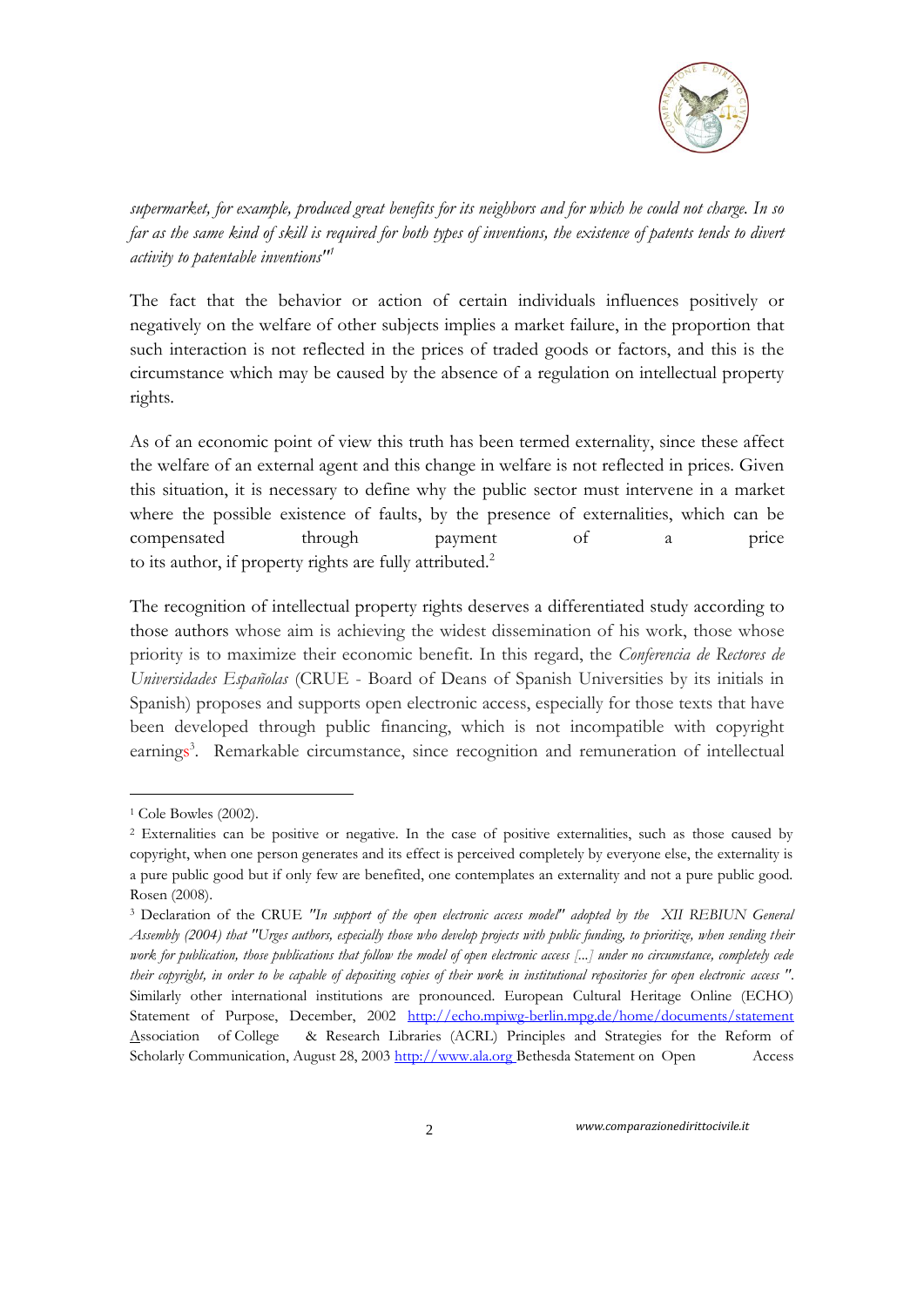

copyrights with free access to cultural reality generated by authors are not incompatible, although it is necessary to count with a specific and different regulation from the one currently in force. Separate issue is the way in which both situations are guaranteed, ie, how to quantify the collection of copyrights with a free access to the work performed.

Therefore, the establishment of a tax system to assess the returns generated in the transfer of property rights does not respond exclusively to tax collection needs but the internalization of externalities generated in the trading of property rights which is one of the Cause of the existence of duties on the transfer or ownership of property rights.

## II. TEORETHICAL BASIS OF THE INTERVENTION OF THE PUBLIC SECTOR IN THE MARKET OF PROPERTY RIGHTS.

The law governing intellectual property is an instrument of technological policy that recognizes in individuals or persons the right to ownership on their invention. It is a way of compensatory action of the externality since, the patent regulation, internalizes the possible arising externality as a result of the discovered invention.

The generation of intangible property gives its creator or owner the exclusive right to control the production or sale of the same, coalescing under the concept of intellectual property, various concepts such as; trademark, patent or intellectual property rights<sup>4</sup>. The

<u>.</u>

Publishing,June 20, 2003 [http://www.earlham.edu/~peters B](http://www.earlham.edu/~peters)erlin Declaration on Open Access to Knowledge in the Sciences and Humanities, October 22, 2003<http://www.zim.mpg.de/openaccess-berlin> UN World Summit on the Information Society Declaration of Principles and Plan of Action, December 12, 2003 [http://www.itu.int -](http://www.itu.int/) Document 1 [http://www.itu.int -](http://www.itu.int/) Document 2 Organization for Economic Cooperation and Development (OECD) Declaration on Access to Research Data From Public Funding, January 30, 2004 http://www.oecd.org The International Federation of Library Associations and Institutions (IFLA) released the IFLA Statement on Open Access to Scholarly Literature and Research Documentation, February 24, 2004. [http://www.ifla.org H](http://www.ifla.org/)ouse of Commons, Science and Technology Committee. Scientific Publications: Free for all? Tenth Report of Session 2003-04, July 7, 2004-10-04 [http://www.publications.parliament.uk/pa/cm200304/cmselect/cmsctech/399/3](http://www.publications.parliament.uk/pa/cm200304/cmselect/cmsctech/399/)9902-htm.

<sup>4</sup> In this regard Bowles (2002) makes a clear and accurate differentiation between brand and patent and provides an economic argument to the existence of patents as property rights. In this regard he states that "the trademark name (or" trademark ") is a sign that distinguishes products of a manufacturer from another. The brand is register at a State registry and grants its owner the exclusive use of it. This guarantees the origin of the product endorsed by the brand, which allows consumers to buy with greater certainty (since known brand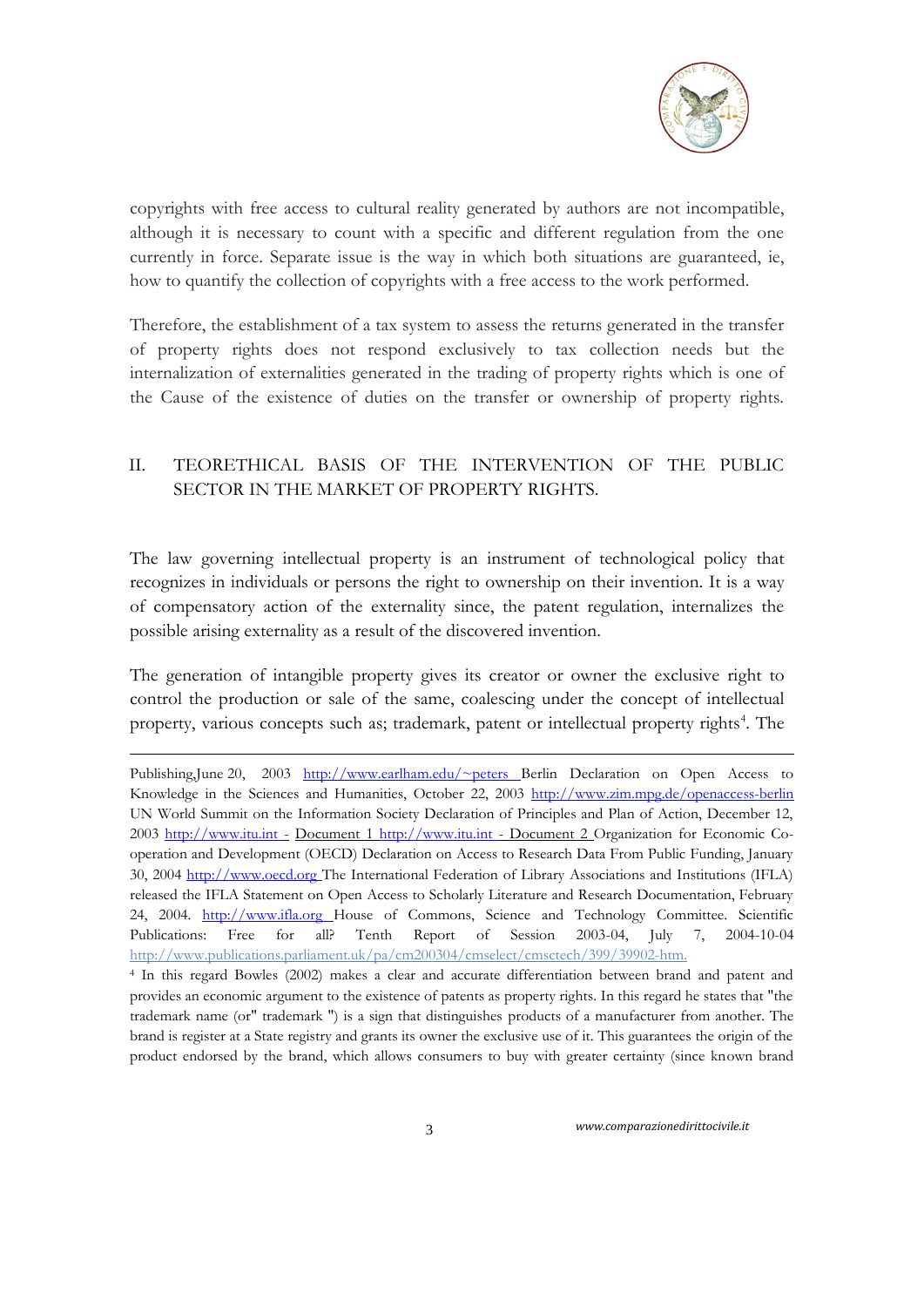

presence of externalities can lead to a misallocation of resources if not avoided, which does not necessarily mean that the public sector should intervene, because at times the negotiation among individual agents generates lower costs of intervention.

1. The intervention of the public Sector or the negotiation between parties. Coase vs Hayek.

Property rights are legally established titles on the ownership, on the use and distribution of production factors, and on the goods and services. The establishment and delimitation of these generates efficient allocation of resources, especially those that cause externalities, which appear and produce inefficiency in absence of a clear delimitation of the rights assigned to the owners of the original idea<sup>5</sup>.

Coase Theorem<sup>6</sup> provides a solution to the problem, without the need for public intervention, and states that, if property rights exist and there is a small number of

-

<sup>6</sup> For Hayek – accordingly to the aim of minimizing uncertainty – once the property rights are clearly defined, these must be strictly defended and considered as given when formulating policy prescriptions. This does not mean that they should remain unchanged over time: the Austrians support endogenous and progressive changes in the structure of property rights, product from the social interaction itself and the market, but they oppose to any change *from outside* of property rights (as They believe it is not possible to have the necessary information in order to make a decision of this type). Therefore, any economic analysis must arise in the context of the existent property rights in a given time. On the contrary, for Coase property rights - in a context of high transaction costs – these would always be susceptible to modification in order to reach a more efficient outcome. The other important implication of Hayek's analysis - which separates him from Coase - is the advantage of applying the principle of objective civil liability in cases of externalities. Coase, based on the reciprocal nature of externalities, severely criticized the *Pigouvian tradition* that called for the imposition of a tax on the externality generating agent. Coase pointed out that such a solution -based on objective liability- did not necessarily lead to minimizing the cost - or maximizing the social output – what it should be done was to compare alternative institutional arrangements, in order to be capable of choosing that which allows reaching

owners will have incentives to protect the economic value for maintaining the same quality standards for their products), and protects the manufacturer of counterfeiters trying to sell their own products taking advantage of the good reputation of renowned brands. The difference between a brand and a patent is that the brand identifies the origin of the goods, but does not prohibit the manufacture of similar or even identical products), and therefore does not have the monopolistic nature of the patent. "

<sup>5</sup> However, in some cultures it is inconceivable that an individual exploit his creation or invention monopolistically for a time, while other laws protecting intellectual property is something protected by law and respected by most citizens. Moreover, the widespread use of the Internet has substantially changed the perspective, reducing the chances for controlling the copy of the work on behalf of the authorities. Furthermore, in the case of intellectual property of those authors whose main aim is to become known and disseminate its work, a high level of protection can slow down his objective.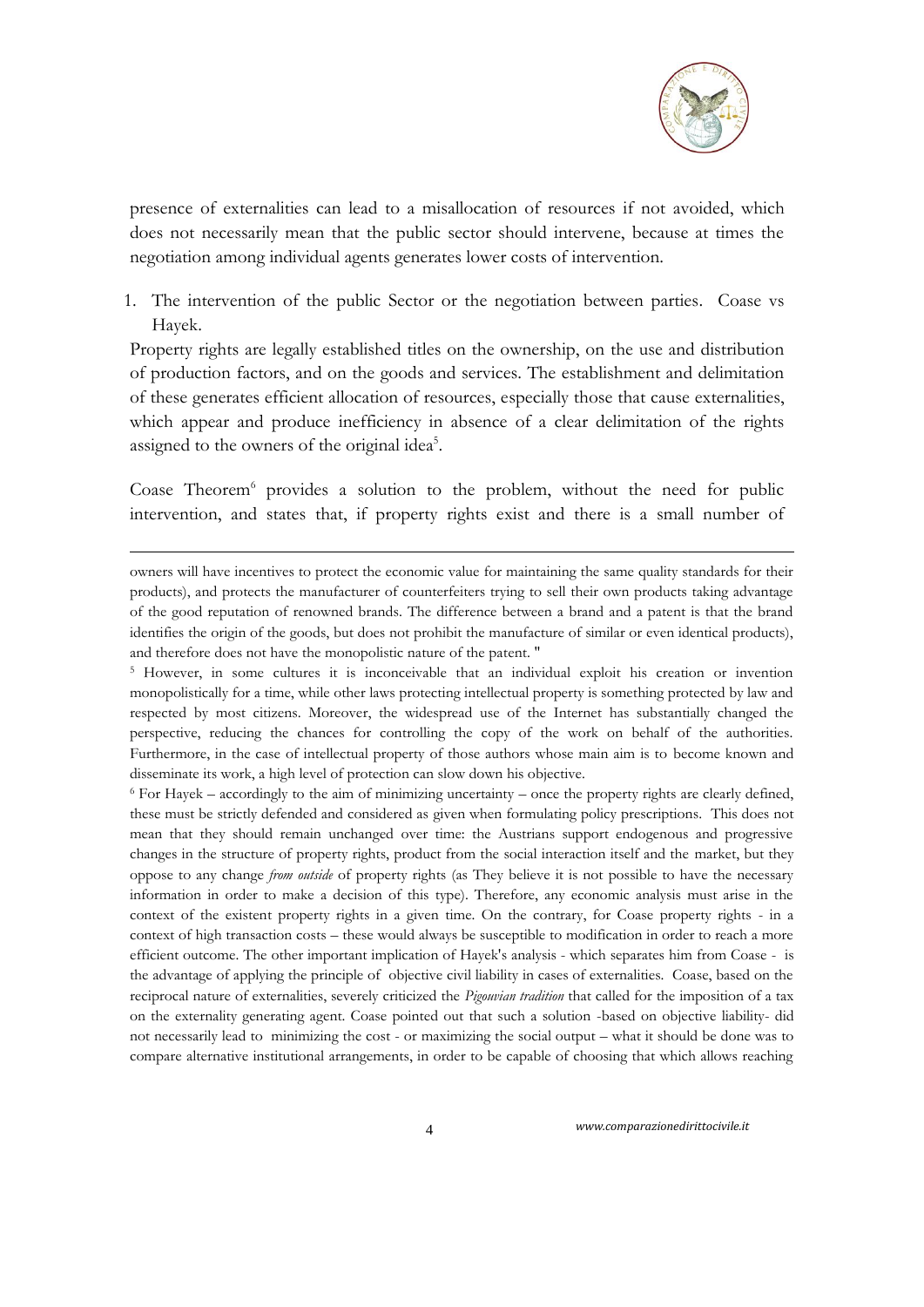

participants in the exchange of the same, with low transaction costs, private transactions are efficient, therefore, public sector intervention is not necessary. Externalities disappear because all the parties are involved in the process and the result will be the same, regardless of the ownership of property rights.

However, in the present case on the ownership and transfer of intellectual property rights do not necessarily meet the Coasian hypothesis, for the following reason:

- First, because the number of participants in the process is not always small, therefore the negotiation between parties is not always possible. This is true especially in cases in which the author claims the widest dissemination and knowledge of his work. In addition; now days, since the dissemination thereof are especially lavished on the network, one cannot claim that the number of users is small, although some specialized texts are only of interest to the groups affected.
- Second, because property rights are not fully assigned, since accepting this hypothesis would demonstrate the absence of plagiarism. Without a pre-registration of the original idea, it would be impossible to determine who is the intellectual author of the idea or the  $invention<sup>7</sup>$ .
- And third, perhaps this is the most distorting element, transaction costs are not always low, hence the legal and institutional framework becomes an essential element and the rules take a special role, as individuals respond to the allocation of costs and benefits, having them change the fundamentals of their initial decisions.

Therefore, it is an indisputable argument that, regardless of the criticisms about the monopolistic use of intellectual property rights from the perspective of Coase, negotiation between parties is a utopia, because the underlying assumptions for that to be a guarantee of efficiency are not met. There are transaction costs, property rights are not well defined and the number of users is not small, therefore, public intervention is imperative.

2. Possible solutions to the externality problem

| a      |                                           | higher | total | output |
|--------|-------------------------------------------|--------|-------|--------|
| $\sim$ | $\sim$ $\sim$ $\sim$ $\sim$ $\sim$ $\sim$ |        |       |        |

Ramos (2001).

<u>.</u>

<sup>7</sup> Rosen quoted "in England and in Scotland, the private ownership of the river channel has successfully managed to prevent uncontrolled fishing and water pollution for 800 years. The owners are limited to just charge a certain amount to the other for fishing in the river area. Therefore, the owners have a financial incentive to maintain fish stocks and preserve the purity of the water. "Conda (1995).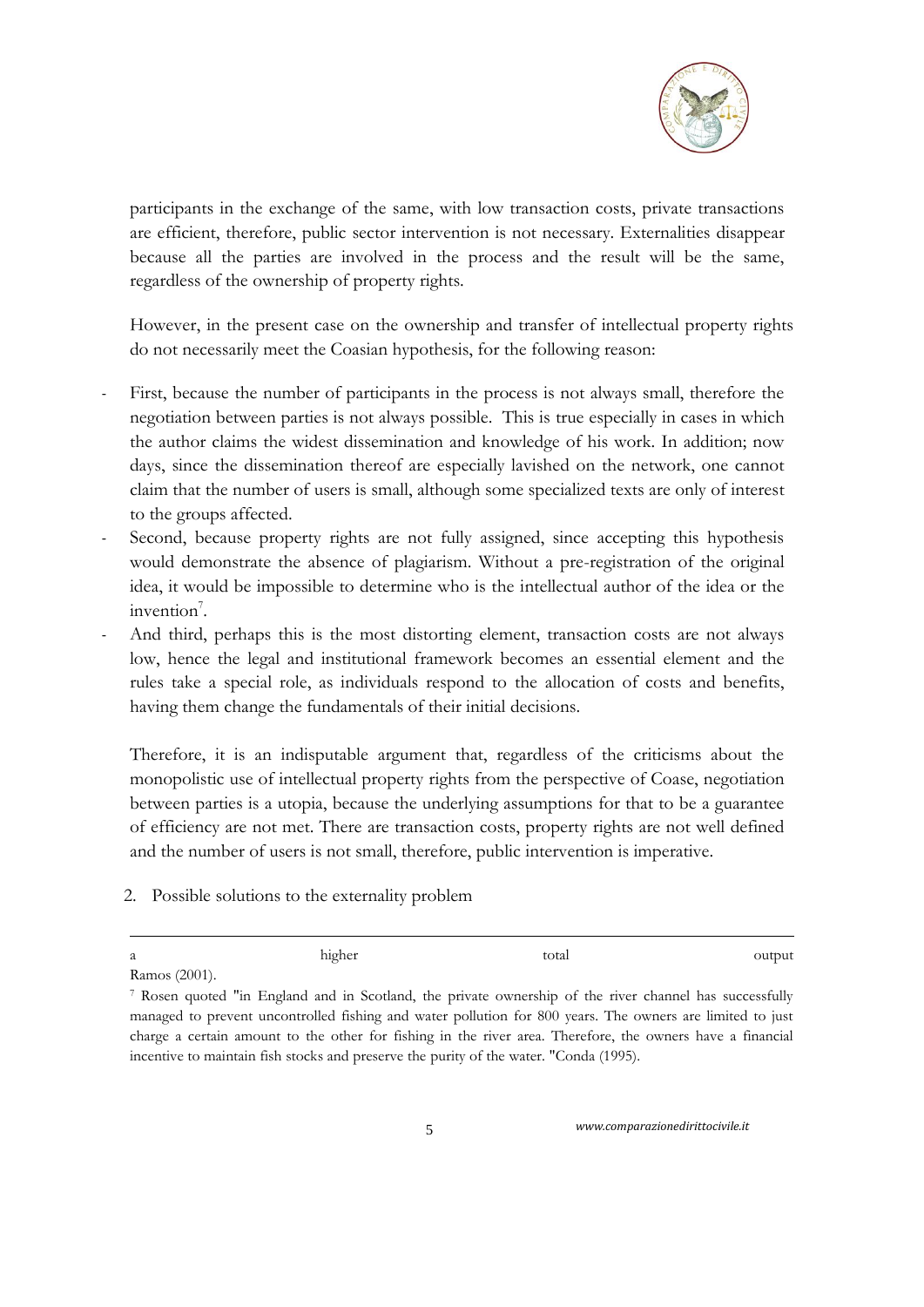

The different alternatives offered to solve externalities from a public perspective focused on the following aspects:

- The establishment of taxes<sup>8</sup> will reach a more efficient solution. The so called "Pigovian" tax ensures that the taxes levied on those that generate negative externality perceive the compensated external effect. However, with regards to the present issue, the tax should be established on the purchaser of the work that bears the property rights, as it generates positive externalities, which should compensated its author. However, the recent increase in the tax rates of the Value Added Tax<sup>9</sup> has generated enormous social rejection because this inflationary effect clearly discourages the use of this type of consumption.
- The second commonly accepted solution in the process of internalization of externalities is the establishment of subsidies aimed at the generation of positive externalities. Just as the establishment of a Pigouvian tax can internalize negative externalities, a Pigouvian subsidy can provide a solution for the insufficient amount provided by society<sup>10</sup>. This solution would therefore be admissible to the extent that the establishment of taxes shall not efficiently compensate the externality.
- The third theoretical option rests on the creation of a market on the grounds of inefficiency caused by the lack of this. In this case, public intervention shall focus on the State to promote an efficient solution by selling permits or licenses. In such a way that the price paid for the acquisition of a right of use of intellectual property measures the positive effects generated by the author of the same. The price paid for the use of intellectual property should be equivalent to the compensation for the externality.
- The fourth and final option for intervention is regulation<sup>11</sup>. The establishment of a policy

<u>.</u>

<sup>8</sup> A Pigovian tax is a tax levied on the production of polluting agents in an amount equal to marginal social damage for the efficient level of output. The tax provides an incentive for them to be in the level of production that is efficient. Rosen (2008).

<sup>9</sup> Royal Decree-Law 20/2012, of July 13, raises the standard tax rate of 18% to 21% tax.

<sup>&</sup>lt;sup>10</sup> The fact that an activity is beneficial does not mean by itself that a subsidy for efficiency required. The subsidy is appropriate only if the market does not allow those who generate the externality to appropriate the full marginal return associated with it. An excellent surgeon whose activity generates a great welfare for humanity, for example, is not creating a positive externality if his salary yet reflects the marginal value of his/her services. Rosen (2008).

<sup>&</sup>lt;sup>11</sup> A paradigmatic example of regulation constitutes the Clean Air Act in force in the United States. Rosen (2008).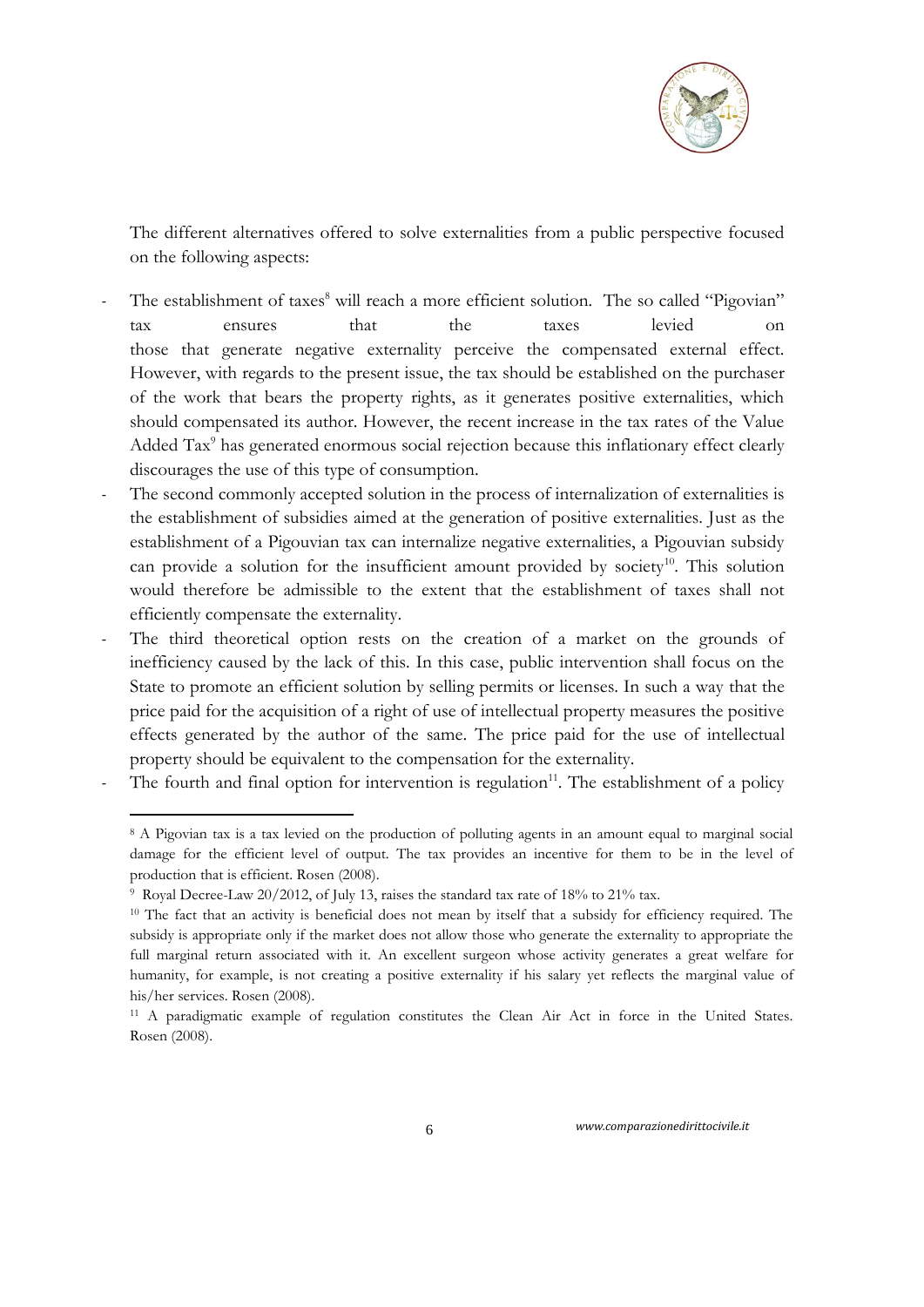

to assign the ownership of property rights, as well as the mode to use it is another of the questionable choices

From an economic perspective, it is always preferable to count with solutions that originate and act on the market, as they cause fewer distortions than those derived from intervention. However, regardless of the solution adopted, one of the indispensable requirements is the subsequent evaluation of the adopted measures, as well as the control of its social effectiveness and efficiency, not only economic.

## III. ASSESSMENT OF THE OWNERSHIP OF THE PROPERTY RIGHTS IN SPANISH DIRECT IMPOSITION.

## 1. Assessment of property rights in the Income Tax for Natural Persons

The perception of industrial and intellectual property rights constitutes taxable Income Tax for natural persons. Particularly submitted to assessment are those incomes derived from the elaboration of literary, artistic or scientific works, which categorization differs depending on whether or not the operation right is assigned; typifying it in one case as work related income, and in contrast as an income derived from business activity, depending on whether the freelance categorization of the productive means exists, constituting incomes from capital those derived from the exploitation of intellectual property rights perceived by people other than the author.

### Work Earned income

Article 17.2 of the Income Tax Regulating Law for natural persons, Law 22/2009, dated December 18 establishes on its wording as taxable event of income, the acquisition of yields from literary, artistic or scientific works derived from intellectual and industrial property. Although the categorization thereof is different depending on the activities where the freelance classification of productive means exist, that is to say, that the author himself exploits his work, through edition and marketing, in which case the attribution to the assessable base of the tax will be carried out as an income derived from business activity .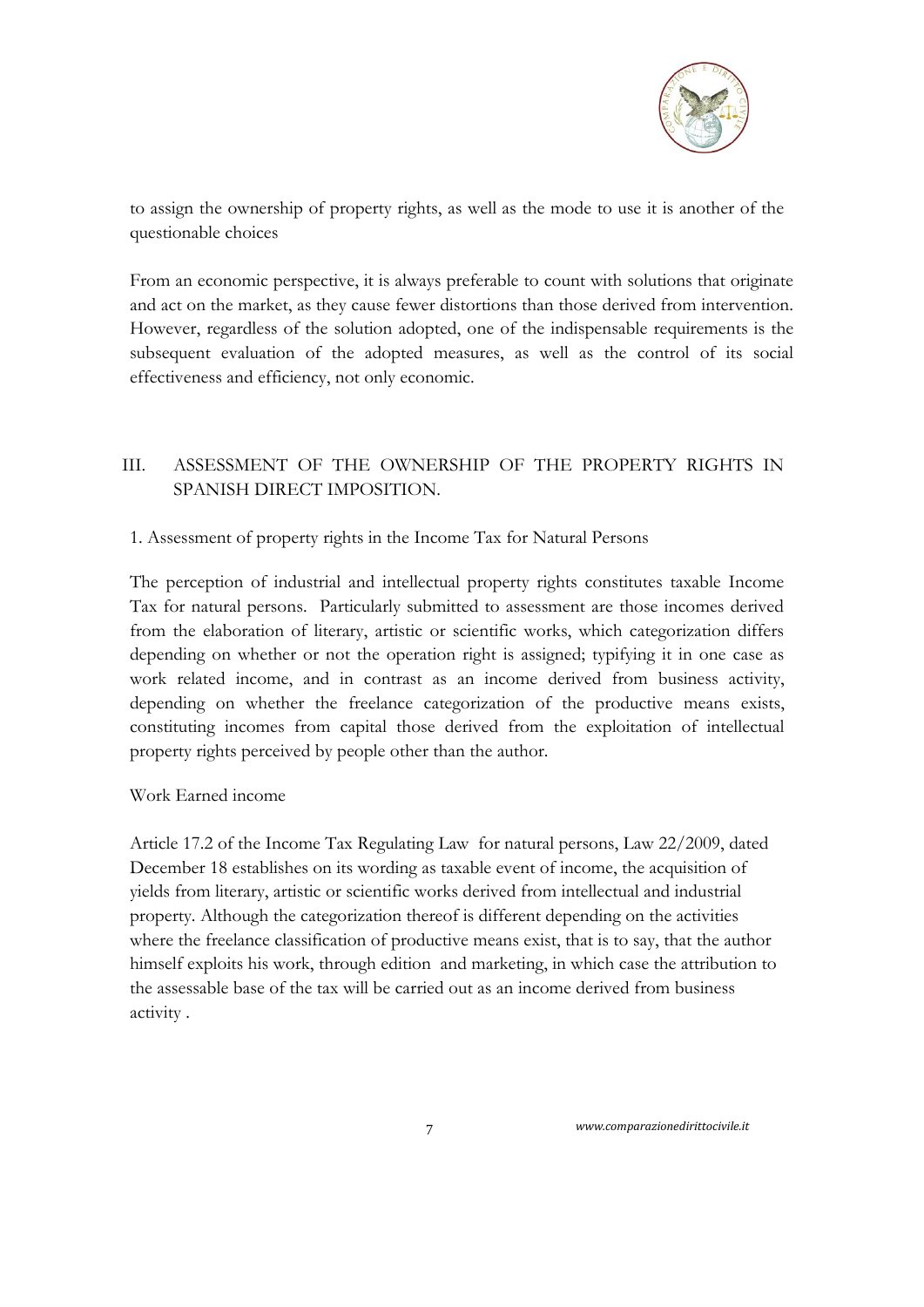

In any case, the compensation for private copying that an entity dedicated to the management of intellectual property pays the authors, is described as earned income, provided that they do not develop the work as the exercise of an economic activity (DGT  $09/02/30$ <sup>12</sup>

On the other hand, if the yields are assigned to a third party, and no freelance categorization of the productive means is carried out on behalf on the taxpayer, the fiscal categorization will be earned income<sup>13</sup>, as envisaged by the Article 17.2 of the Law and Article 95.2.b of Tax Regulations approved by Royal Decree 439/2007 of March 30th. Likewise, the Directorate General of Taxes  $(1/7/19)$  also pronounced to this regards<sup>14</sup>.

Finally, the yields that media companies will pay to a university professor for articles (as unwaged collaborator) should qualify as earned income, unless the transfer of such intellectual property is made under a professional activity (DGT 12/16/08)<sup>15</sup>.

Income from economic activity

<u>.</u>

<sup>15</sup> Lefebvre (2012 a)

<sup>&</sup>lt;sup>12</sup> "According to the aforementioned, in the case of intellectual property rights paid directly to the individual author of the work, they can be considered earned income from personal work when the author assigns the publisher the right to exploit that and there is not freelance categorization human resource production on behalf of the author, or income from economic activities if there is such categorization". SG Income Tax (D.G.T. 09/30/02).

<sup>13</sup> For illustrative purposes, earned income are; the satisfied retribution of a company to an employee to an employee to participate in courses organized by its company (*DGT 19-12-00*), salaries paid to a staff member for conferences held abroad (06/04/01). The awards obtained by the development of educational materials to be distributed via the Internet (*DGT CV 22-7- 05*). Prize in cash in consequence of conducting a scientific presentation at an International Congress, transferring the rights of exploitation of the work (DGT14-05-08).

<sup>14</sup> The issue raised and resolved by the Sub-Directorate General for Income Tax relates to the rights collected by a retired writer who transfers the audiovisual rights of his novels written over 10 years ago, for a period of 17 years, being held by transferees and reverting the rights to the author or her heirs. The resolution classifies this income as income from an economic activity since these benefits from such qualification always involving *the freelance classification of the production means and the human resource or one of them, in order to intervene in the production or distribution of goods or services. (...) In the case in question, transfer of audiovisual rights of her works, written over 10 years ago by a retired writer, presumably there is no such freelance classification as referred in Article 16.3 of the Tax Law, so we can conclude that these duties collected by the author, qualify as earned income*. DGT 07/19/2001.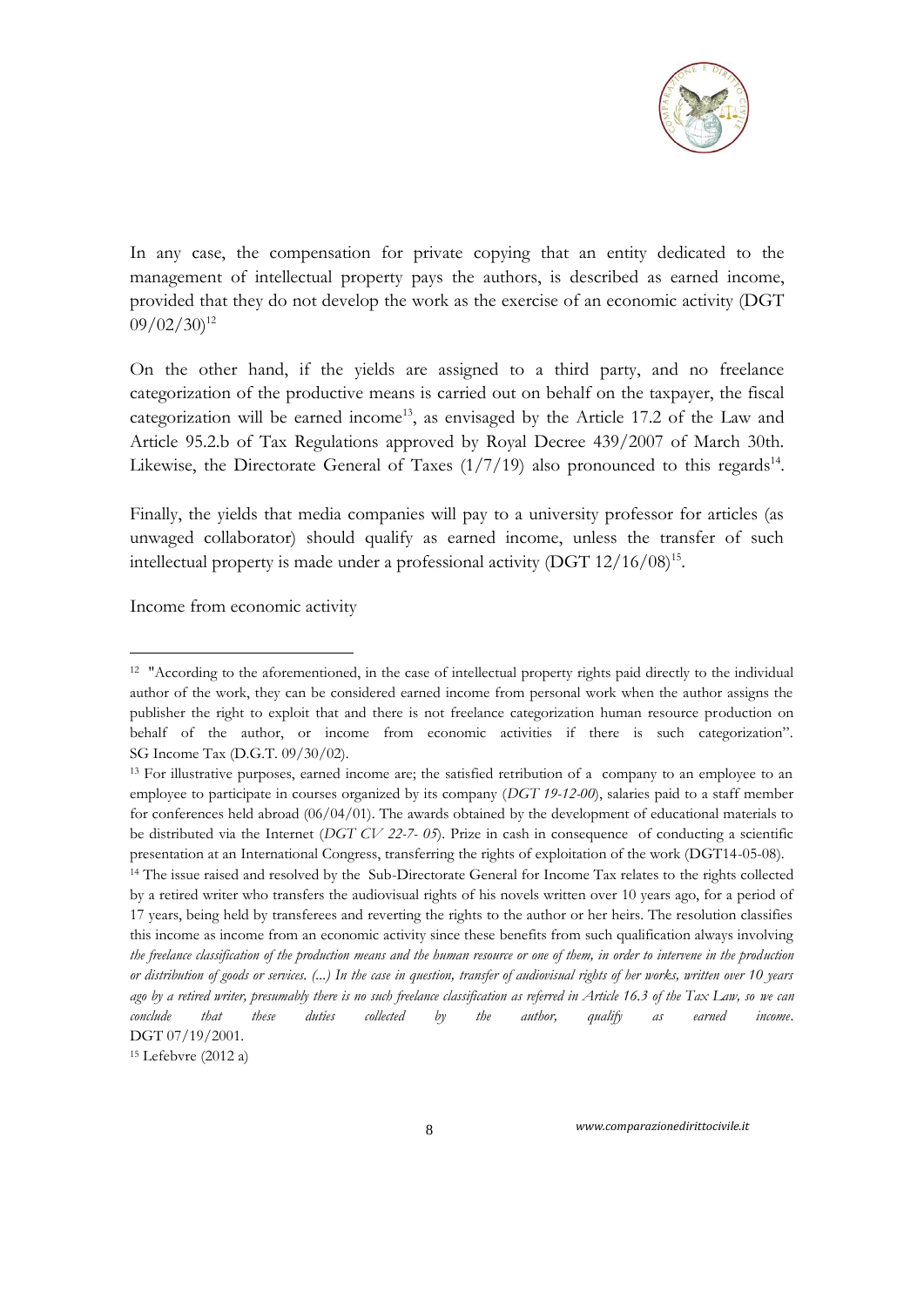

In those cases where the activity which bears property rights is performed in such a way to cause freelance classification of the production means and of human resources, of one or of both, in order to intervene in the production or distribution of goods or services, that is, that the author himself edits its own work, these will hold the classification of income from economic activities<sup>16</sup>. The Directorate General of Taxes through the Binding Query of November 25, 2008 catalogues these incomes as income from economic activity, or as income from business or professional activity, according to the actual terminology<sup>17</sup>.

On the other hand, the Directorate General of Taxes clarifies that (DGT 30.9.02) when the industrial property right is used in an industrial or professional taxpayer procedure, yields are incomes resulting from economic<sup>18</sup> (DGT 29/03/00) activity<sup>19</sup>.

#### Withholdings

-

Moreover, and like any other remuneration, the assignment of copyright is subject to withholding (DGT 07.19.01, 03.16.00) unless it is a free transfer, creditable circumstance by any type of evidence (DGT19.4.99).

<sup>&</sup>lt;sup>16</sup> Respect this effects, one should consider if; the author participates or not on the yields of the activity, if the author counts with its own workplace for carrying out the activity, furthermore; if certain additional services such as transportation or meals are included (D.G.T.19.4.99).

<sup>17</sup> The Binding Query dated November 25, 2008 of the General Directorate for Taxes states that: *"the illustrator activity developed by the freelance consultant, an pursuant to which besides its own artistic activity, participates in presentations, conferences, courses and acts as jury in awards and competitions, in so far as artistic professional activity includible – therefore the second section about Tax Rates on Economical Activities, allows the yields obtained in the exercise to be catalogued within the Income tax of Natural Persons as income from professional activities. This follows from provisions in article 95.2 a) of the of the Income Tax Law for natural persons, approved by Royal Decree 439/2007 , 30 March (BOE of the 31 day), which provides as follows: "(...) a) in general, those derived from activities included in Sections II and III of the Tax Rates on Economic Activities, approved by Royal Decree 1175/1990, 28 September .b) in particular will be considered as work-related income those obtained by: 1. The authors or translators of works, resulting from intellectual or industrial property. When the authors or translators directly edit their works, their yields will be classified within those corresponding to business activities. (…) Therefore, in the consulted case, when the consultant yields are obtained within the exercise of its artistic professional activity as illustrator, which includes both the sale of original illustrations as well as the assignment of intellectual property rights (reproduction rights) and the participation in its capacity of illustrator in courses, lectures, conferences and in contest juries, the type of applicable*  taxation to all these yields will be determined – as it is apparent from the reference that paragraph 2 of Article 95 makes the *paragraph 1 of that article - by the provisions of this paragraph 1. As it results from the reference that Section 2 of Article 95 makes to the section 1 of that article - by the provisions of this paragraph 1*". In this regards see (D:G:T: 15-02-2000).

<sup>&</sup>lt;sup>18</sup> For example the compensation received by an author, derived from the unauthorized use of its drawings, sketches and studies qualifies as income from professional activities. (DGT 05/05/11).

<sup>19</sup> Referred to royalties received by an economist-auditor with private office, for the elaboration of an audit manual for the Instituto de Censores Jurados de Cuentas (Institute of Chartered Accountants).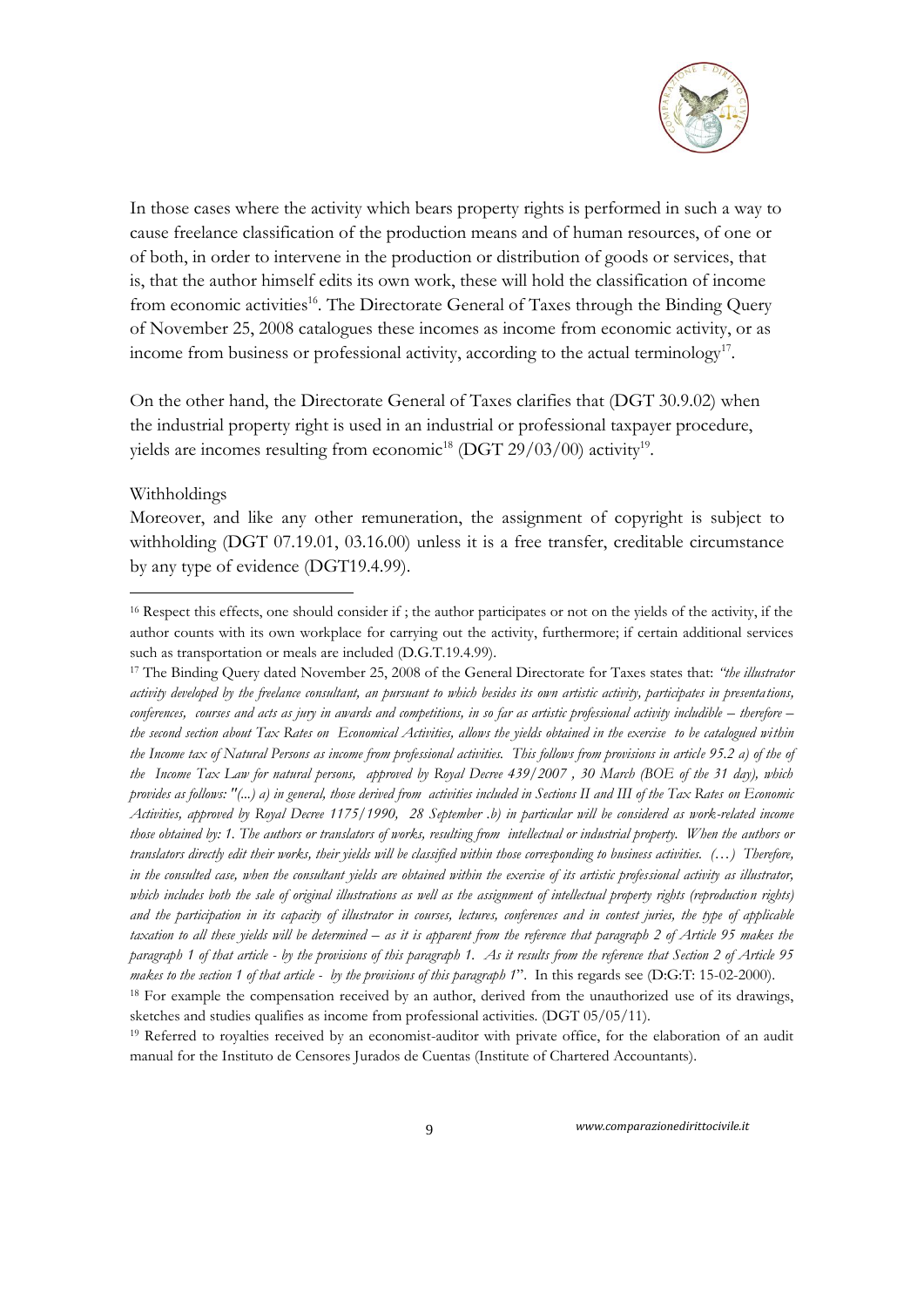

In particular, and been more specific in the classification of returns, the Directorate General of Taxation, according to Binding Query dated November 25, 2008, explains the type of applicable retention according to the classification of the income received, in response to the following: To the effect of the provision in the aforementioned paragraph (applicable withholding in professional activities) will be considered within incomes from professional activities: a) Overall, from the exercise of the activities included in Sections II and III on the Tax Rates of Economic Activities, approved by Royal Legislative Decree 1175/1990, dated 28 September. b) In particular, the consideration of work-related income obtained by: 1 The authors or translators of works from intellectual or industrial property. When authors or translators directly edit their work, their yields will be realized between the corresponding business activities. (...) 1. When incomes are the consideration of a professional activity, the rate of 15 percent of withholding tax on gross income paid be applied."

#### Investment income

<u>.</u>

Incomes derived from intellectual property received by a person different from the author are catalogued as Capital Income. The assignment of the exploitation rights may be done to any person and through any method of the provided in the Intellectual Property Law, not necessarily should be assignments between the author and the editing, but the assignments made to other persons such as the spouses, children or heir may also be typified as income from capital income. (D.G.T. CV 9-2-00).

Finally, and according to provisions from articles 25.4 of the I.R.P.F (Income tax of Natural Persons, by its initials in Spanish) Regulatory Law and article 25.4 a and b) of the Lax Law, incomes derived from intellectual property received by other persons other than the author, always that they are not assigned to an economic activity, are capital incomes (DGTNCV 6-8-09). When non-original incomes correspond to the assignees, successors…of the artists or interpreters, these will be considered among capital incomes (D.G.T: 15.2.00 and 30-9-02)<sup>20</sup>.

<sup>&</sup>lt;sup>20</sup> On the other hand, when the copyrights are received by a third party, different from the author, such in the case of a heir, these will constitute for the percipient income from capital, as stipulated in Article 23.4. a) of Act 40/1998.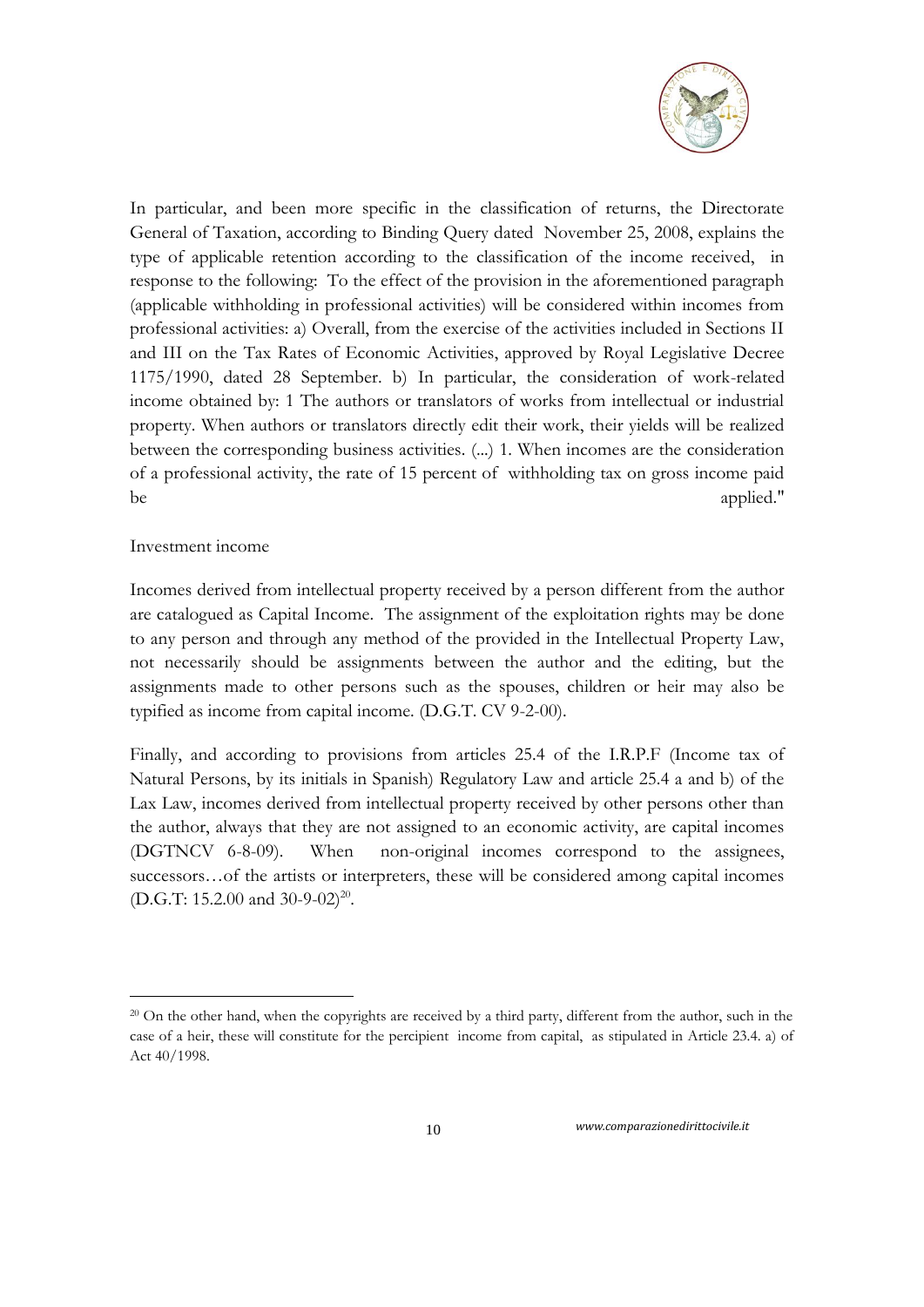

## 2. Allocation of rights derived from intellectual property on Wealth Tax.

Direct taxation assesses both the procurement of the property rights, in the exercise of the economic activities, as well as the ownership of the same. The possession of the rights arising from the author's intellectual or industrial property are subject to Wealth Taxes, without prejudice to its exemption, according to article 4.6 of the Wealth Tax Law 19/1991 of June 6, modified by the Royal Legislative Decree 13/2011 of September 16, by which tax is reestablished, as of September 18, 2011, with exclusive effects for the exercises of 2011 and 2012. As of January 1, 2013 the discount of the 100% of the tax is reestablished, repealing, also, as of the same date, the formal obligations of the taxable persons as they are; the obligation for non-residents to appoint a representative, the self-liquidation of the tax and the obligation of submitting the declaration and, if applicable, payment on account.<sup>21</sup> Notwithstanding the foregoing, in the tax periods in which there has not been Wealth Tax or it has not been discounted in a 100%, article 4.6 of the Law 19/1991, of June 6, provides the exemption of the rights arising from intellectual or industrial property of the author as long as they remain in his patrimony and are not used in commerce.

However, in the cases that the rights arising from the industrial property – patents, trademarks, inventions- are transferred to third parties, they must be included in his patrimony for the purchase price.

In those cases in which the ownership of the property rights remain in the patrimony of the author or inventor, but he decides to exploit the patent, and utilizes it in the context of a business activity, he will pay the tax with the criteria applicable to the assessment of the ownership of the yields of the business activity.

Notwithstanding, and as provided by article 4.eight.1) of the Wealth Tax Law, drafted in Law 62/2003, of December 30, the property and ownership rights of natural persons that are employed in business or professional activities<sup>22</sup> are exempted from the tax. For this, it is necessary that the activity becomes the main source of income of the taxable person, and that this be exercised in a regular, personal and direct manner.<sup>23</sup>

<u>.</u>

<sup>21</sup> Lefebvre (2012a) marginal 2001.

<sup>&</sup>lt;sup>22</sup> In this sense, the delimitation that is done on business and professional activities, is circumscribed to the following circumstances:

<sup>-</sup> The ones that have business activity nature, under the rules of IRPF.

<sup>23</sup> Article 11 of the Tax Law warns about those cases in which accounting does not exist, or if it is not in accordance with the Commerce Code, the elements will be assessed according to the rules of the Wealth Tax.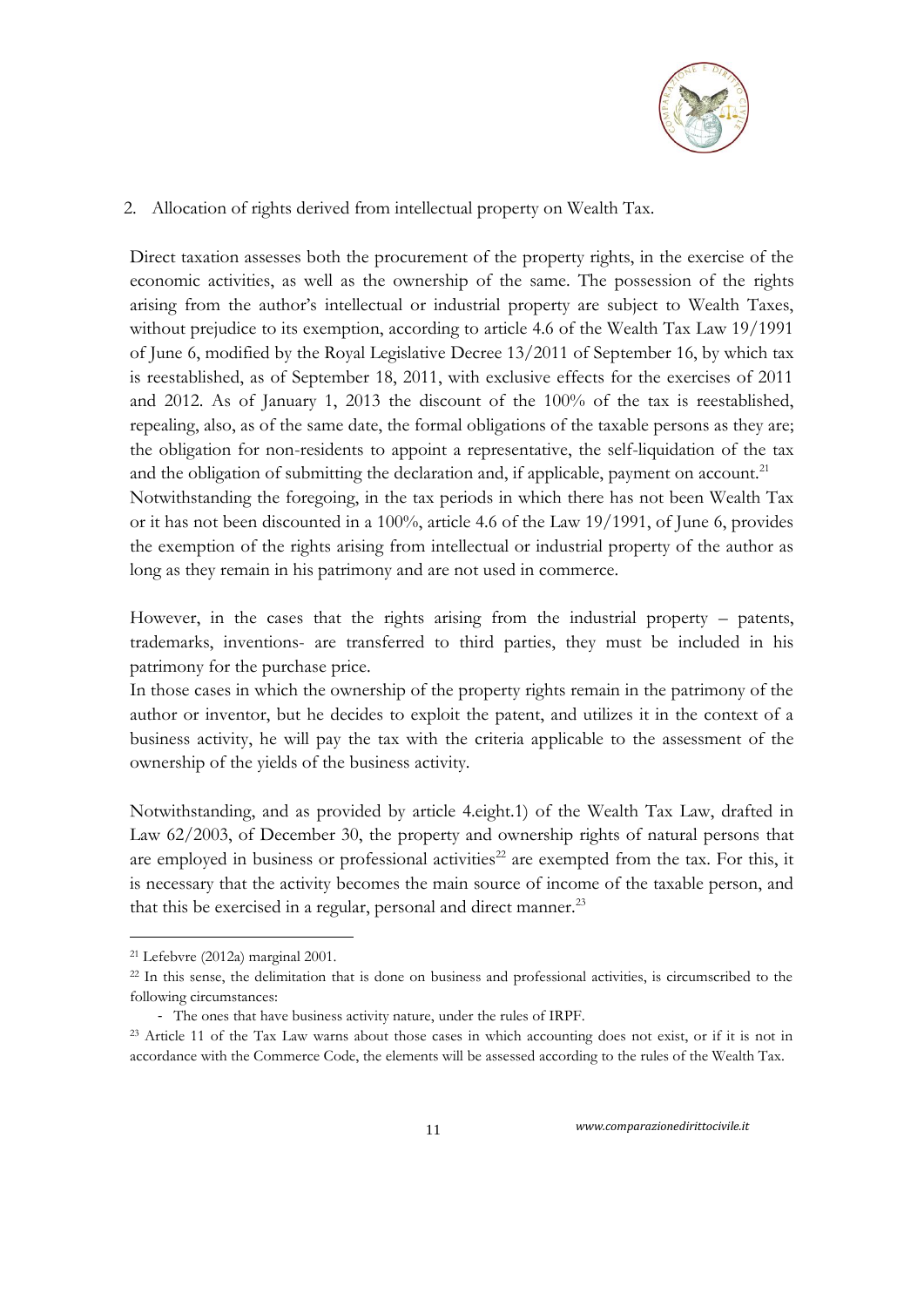

On the other hand, the rights arising from the intellectual or industrial property, that have been acquired by third parties, that is to say, exploited by a person different than its creator, must be included in the taxable income that constitutes the equity of the natural person that acquires it, as provided in article 22 of the Law 19/1991, of June 6, regulatory of the Wealth Tax. Though, if the property rights are exploited in the development of the business activity they will be regulated according to what is provided in article 11 of the Law, in accordance with the regulatory rules of the assessment of the taxable economic activities, in the taxable income of the tax.

If it refers to industrial property rights, when they have been acquired in the exercise of a business activity or the own inventor decides to exploit them by himself, the patent, the trademark or the invention in question will remain affected to the development of the business activity.

3. Taxation of property rights acquired in Spanish territory by individuals not resident in Spain.

The regulatory Income Tax Law for non-Residents approved by Royal Legislative Decree  $5/2004$ , of March 5, defines the concept of canon<sup>24</sup> in its article 13.1.f.3<sup>o</sup> in the following terms; *"There are considered as canons or royalties the amounts of any kind paid for the use, or the concession to use of:*

- *Rights on literary, artistic or scientific works, including motion pictures.*
- *Patents, brands or business trademarks, graphics or models, drawings, secret formulas or procedures.*
- *Rights on software<sup>25</sup>*

-

<sup>&</sup>lt;sup>24</sup> The intellectual property is regulated in de Royal Legislative Decree 1/1996 and the Law 5/1998, of March 6, of incorporation to the Spanish Law of the Directive 96/9/CE, of the European Parliament and the Council, from March 11, 1996, about the legal protection to the database, that considers as intellectual property that constituted by personal and patrimonial rights that assign its author full property and exclusive right of exploitation of the work. Its object may be; literary, musical, theatrical, photographic, sculptural, motion pictures, as well as projects, drawings, graphics, maps, designs, software and furthermore, certain rights relative to database or data banks.

<sup>&</sup>lt;sup>25</sup> The National Court clarifies, that since the entry in force of Law 46/2002, of the partial reform of the I.R.P.F., the software programs are classified as a different category from the intellectual property rights, without, therefore, being able to extend to those programs the fiscal treatment provided for the use of intellectual property rights, and in particular, literary works. In consequence, accordingly to the provisions of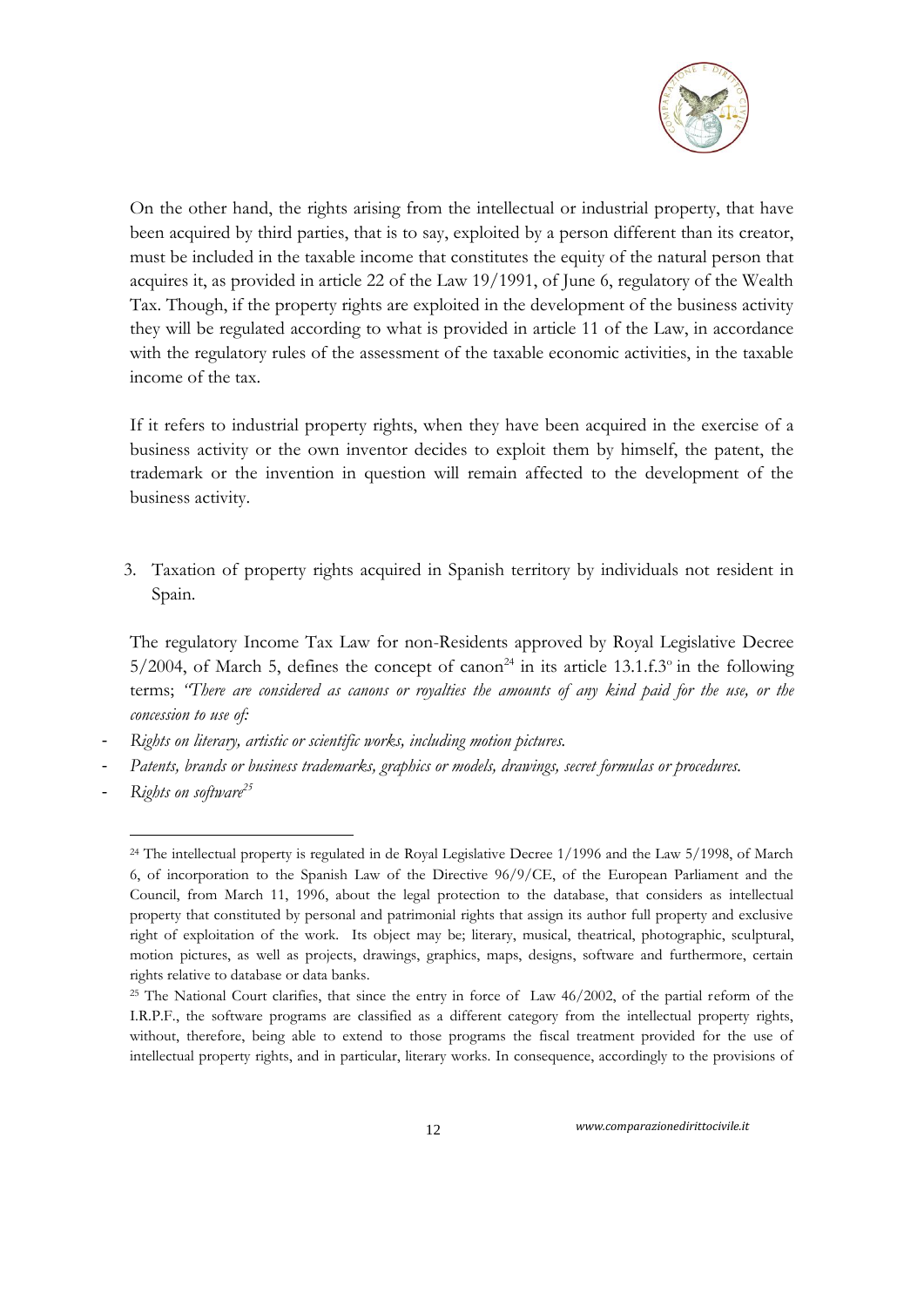

- *Information concerning to industrial, business or scientific experiences.*
- Personal rights susceptible of being assigned, such as the image rights.
- *Industrial, business or scientific equipment.*
- *Any rights similar to the preceding.*

<u>.</u>

*In particular, this consideration is given to the amounts paid for the use or the assignment of the use of the rights protected by the Consolidated Text of the Intellectual Property Law approved by Royal Legislative Decree 1/1996, from April 12, the Patents Law 11/1986, from March 20 and the Trademark Law 17/2001, from December 7."*

In consequence, notwithstanding its exemption, the tax assesses, the intellectual property, understanding as such: literary, musical, theatrical, photographic, sculptural, motion pictures, projects, drawings, software, …, the canons arising from the assignment of use of the works, retaining the assignor the ownership, but not the returns of the sales of the products.

Notwithstanding the above, in order for a return to be considered as a canon susceptible to taxation in Spain on the Income Tax of non-Residents, it is necessary to make the assignment of the use and not the transfer of the ownership, as pointed out by the Central Economic Administrative Court in Resolution from April 25, 1990. In similar terms the National Court (28-1-10) pronounces regarding the contributions to I+D, sustaining that they will have the canon's treatment if the contributor entity is not the owner of the exploitation of technology rights resulting from the investigations and works.

Furthermore, in those transfers executed in countries in which Spain has subscribed the Agreement Model OECD, the applicable criteria is that this assignments pay taxes exclusively in the State of residence of the percipient. Notwithstanding the foregoing, in the Spanish case, a series of double taxation agreements, that deviate from the general norm exist and in which the taxation occurs on a shared basis in both states. These agreements are the ones signed with: Albania, Barbados, Georgia, Hungry, Bulgaria, United Arab Emirates and Malta.

the Spanish-American Agreement, in the absence of a precise frame of income from assignment of use of software programs in the specific categories provided by the agreement within the concept of canon, the residual category of 10% stated therein must be applied. Lefebvre (2012b).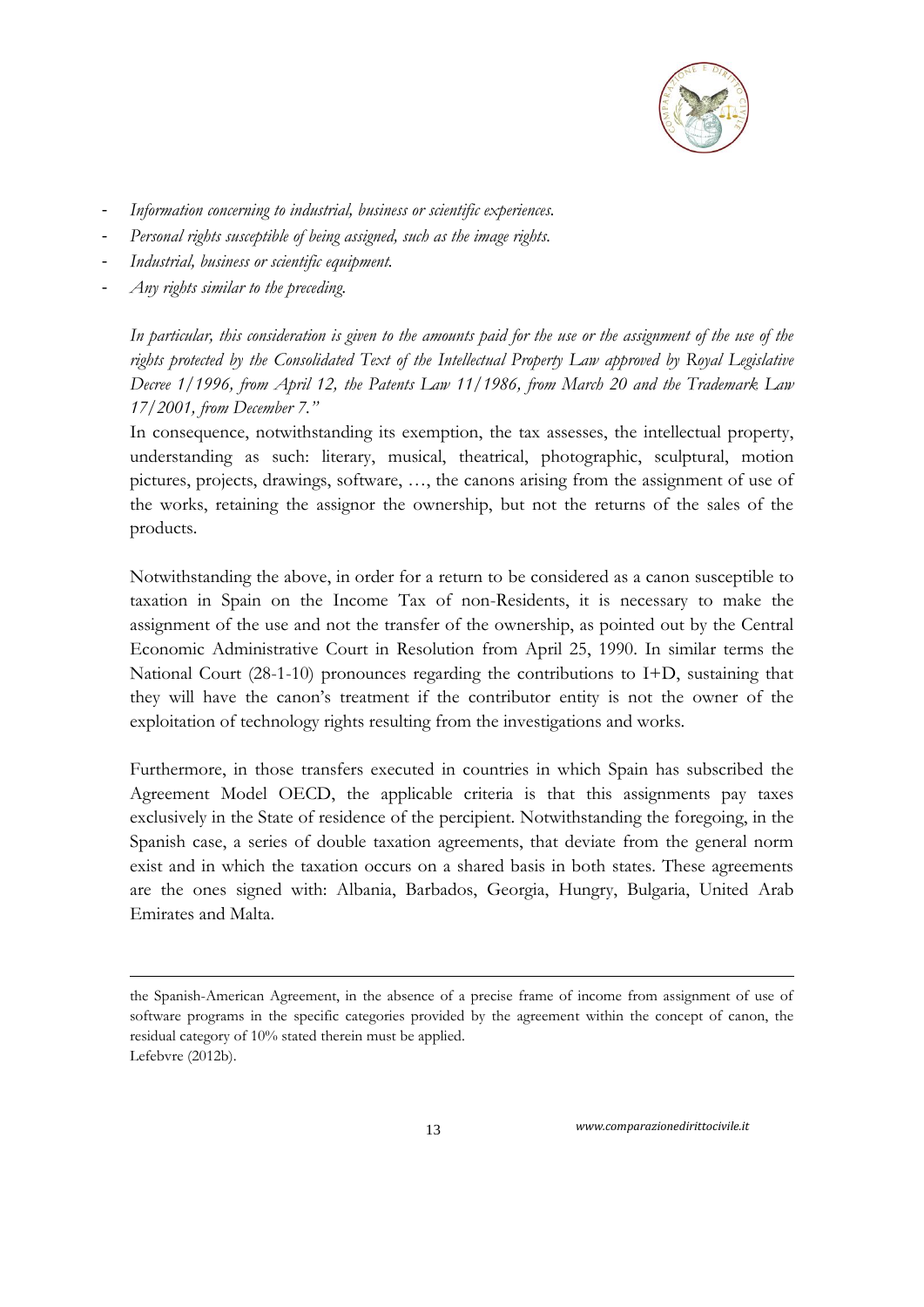

The taxable base is the total amount accrued, without the possibility of deducting any expenses, as provided in article 24 of the Regulatory Income Tax Law for non-Residents, exemption made as of 1-1-2011, in the case of percipients residing in another member State, the provided expenses related to incomes obtained in Spain, under the IRPF Law, may be deducted.

In general, the tax rate<sup>26</sup> applicable to the canons not exempt of taxation, as provided for by article 25.1 of the Regulatory Tax Law, is of 10%, without possible deductibility of

-

2 nd That both companies cover any of the forms provided in the annex of the Directive 2003/49/CE.

3<sup>rd</sup> That both companies be taxable residents in the European Union and that, to the effects of an agreement to avoid double taxation on income, completed with a third State, not to be considered a residents in that third State.

<sup>26</sup> According to the original wording of article 25 of the Royal Legislative Decree 5/2004, from March 5, the determination of the quota will be made taking into account the applicable tax rate to the canons or royalties paid by a company resident in Spanish territory, or by a permanent office of a company located in this territory resident company in another State member of the European Union, or to a permanent office of a company located in another member State will be 10 per cent when the following requirements are met:

<sup>1</sup> st That both companies are subject and not exempted from any of the taxes mentioned in article 3.a).iii) of the Council Directive 2003/49/CE, from June 3, 2003, regarding to a common tax regime applicable to the payments of interests and canons made between associated companies from different State members.

<sup>4</sup> th That both companies be associated. To this effects, two companies are considered to be associated when one of them has a direct participation in the assets of the other company, of at least, 25 per cent, or that a third company possesses a direct participation in the capita/assets in each of those companies of, at least, 25 per cent. Said participation must have been held without interruption during the previous year to the day in which the payment of the returns was done or, failing that, shall be maintained during the time that is necessary to complete one year.

<sup>5&</sup>lt;sup>th</sup> That, when circumstances exist, such amounts be deductible for the permanent office of a company that satisfies the returns in the States that is located.

<sup>6</sup> th That the company that receives those payments receives them in its own benefit and not as an intermediary or authorized agent of other person or company and that, in the case of a permanent office of a company, the amounts received be effectively related with its activity and that they constitute a computable income to the effects of the determination of its taxable income in the State where it is located. The provisions of this paragraph i) will not be applicable when most of the voting rights of the returns percipient company is possessed, directly or indirectly, by individuals or legal entities that do not reside in States members of the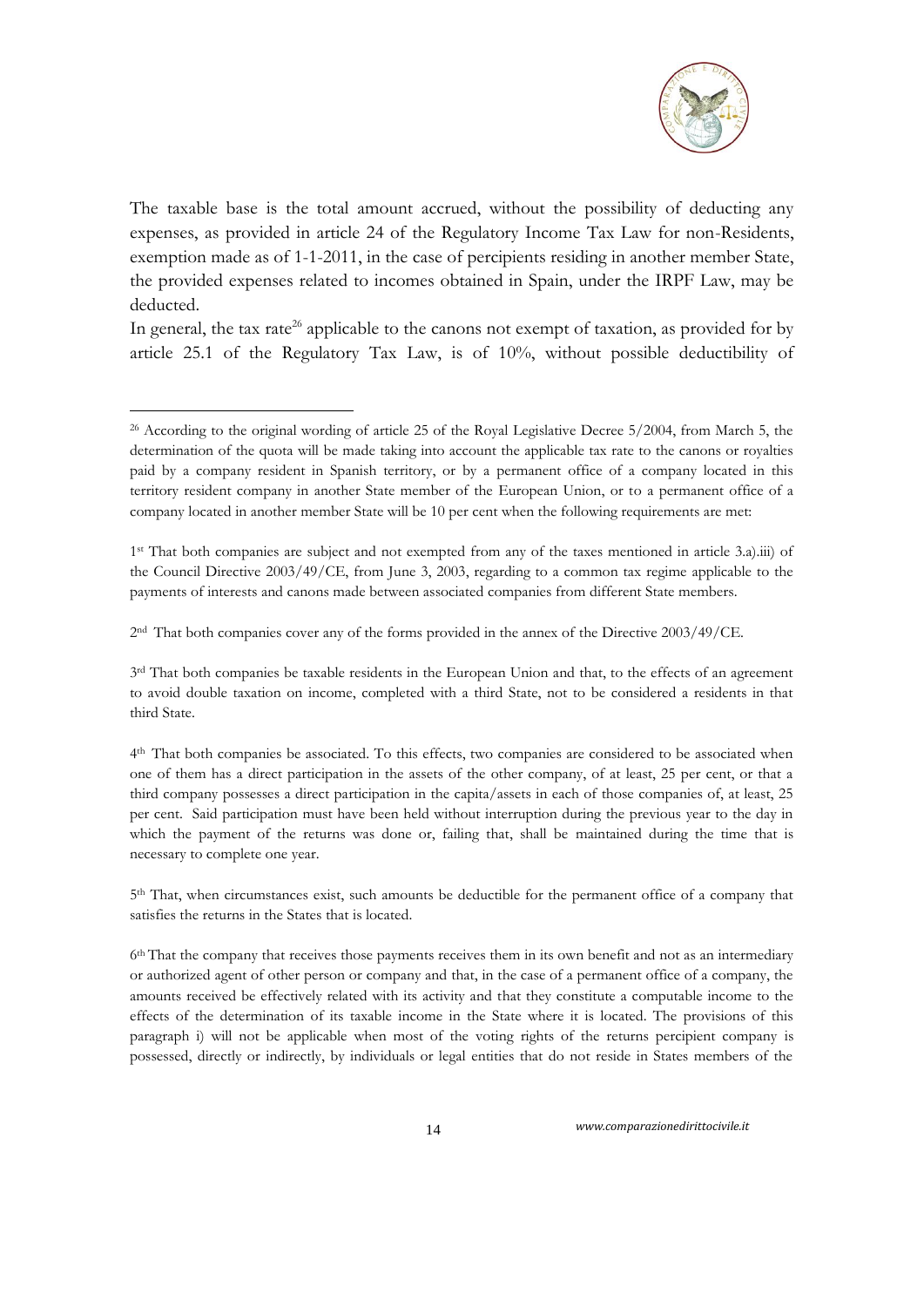

donations or applied withholding, however, for the exercises 2012 and 2013 was of 24.75%, pursuant to de Additional Disposition  $3<sup>a</sup>$  of the Consolidated Text regulating the Income Tax of non-Residents, introduced by Royal Law-Decree 20/2011, from December 30. In the case of canons paid among related entities or between one company and its permanent establishment, as long as the receiver resides in territory of the European Union, are exempt as of July 1, 2011, as provided for by article 14.1.m), according to the wording given by Law 39/2010, from December  $22^{27}$  .

#### IV. TAXATION OF TRANSFER OF INTELECTUAL PROPERTY RIGHTS.

The rendering of services subjected to the Value Added Tax, is defined in article 11 of the Tax Regulatory Law, according to the wording of Law 53/2002, December 30, that lists the operations considered as such, and among which are the transfer and assignment of author rights<sup>28</sup>, licenses, patents, brands and trademarks, as well as the other intellectual and industrial property rights.

European Union, except when they show evidence that they were constituted for valid economic reasons and not to improperly enjoy the regime provided in this paragraph i).

<sup>27</sup> The requirements established by Law  $39/2010$  so for entities to be exempted are the following:

-

- 1. That both companies are subject and not exempted of Company Tax, or any other identical or similar tax to this one in the country of its residence, according to Directive 2003/49/CE article 3<sup>rd</sup>.a.iii.
- 2. That both companies are of any of the forms provided in the annex of the said Directive.
- 3. That both companies are taxable residents in the EU, and are not considered residents of a third State to the effects of one *CDI.*
- 4. That both companies are associated, this is, one possesses directly at least 25% of the assets of the other company, or a third one possesses directly at least 25% of the company's assets of both. The said participation has been held during one year without interruption or is going to be held during such period.
- 5. That, if appropriate, the payments be deductible for the *EP* payer from the returns in its State of residence.
- 6. That the perceiver of the payments receives them as beneficiary and not as intermediary, or authorized agent of another entity. In the case that the receiver is an *EP*, the income has to be related to its activity and has to be a computable income to determine de taxable income.

This regime is no applicable when most of the voting rights of the income perceiving company is possessed directly or indirectly, by physical or legal persons that do not reside in States members of the EU, except when they show evidence that they were constituted for valid economic reasons and not to enjoy this regime.

<sup>28</sup> The consideration of author is given to the creators of original works and those who realize derivative or composed works from others preexisting, such as translations, adaptations, revisions, updating, annotations,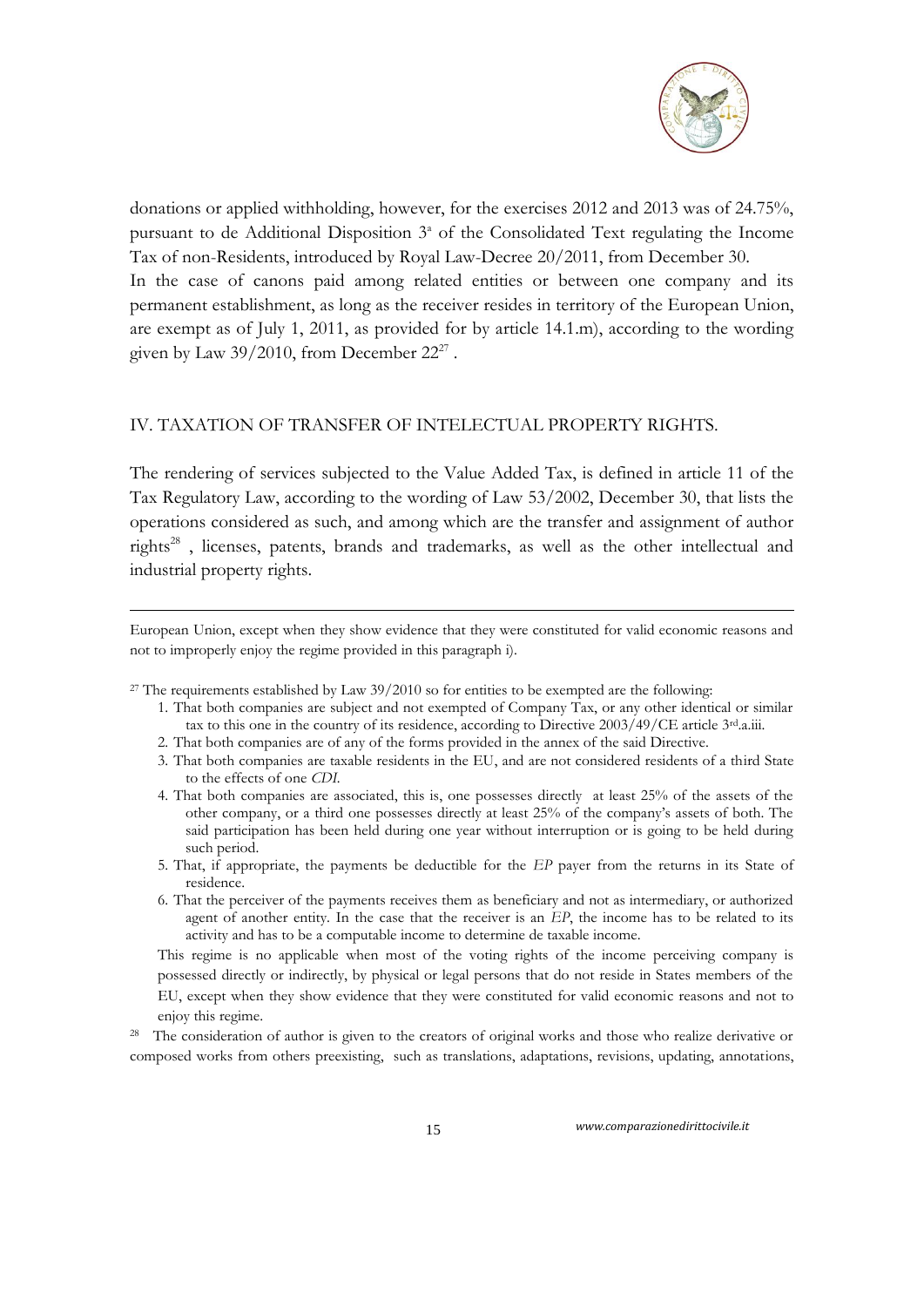

According to the provision of article  $7.5<sup>th</sup>$  of the Law 37/1992, December 28, the activities of interpreters, artists, directors and technicians, performed in a regime of labor and administrative dependency, are not subject to taxation.

According to Article 20.0ne.26<sup>th</sup>, of the Law 37/1992, the exemption<sup>29</sup> of taxes remains in professional services rendered by plastic artists, writers, literary, graphic and photographic collaborators of newspapers and magazines, musical composers, authors of theater and argument works, adaptation, script and dialogues of audiovisual works, translators and adaptors, including those whose consideration consists of author rights. The exemption does not include delivery of goods, to the services that are not considered to be professional, performed by persons or entities different to natural persons. (DGT 19-4-99).

As to the place of the of the taxable event, the transfers and assignments of author's rights, patents, licenses, brands and trademarks and other intellectual and industrial property rights, are located at the headquarters of the recipient, as indicated in article 69.one and two of the Regulatory Law on Value Added Tax as enacted by Law 2/2010, March 1, by which certain Directives are transposed in the scope of indirect taxation.

Finally and with respect to rate tax as of September 1, 2012, the general Tax rate is applied, to the services provided by interpreters, artists, directors and technicians that are natural persons, to the producers of motion pictures that can be displayed in theaters and to the organizers of theater and musical plays, as provided by article 90 of the Regulatory Tax Law, as worded by Royal Decree 20/2012, July 13,. (D.G.T. 25-11-08).

-

Lefebvre (2012a).

compendia, summaries, … in what involves his personal and original contribution different from the preexisting work.

Lefebvre (2012a)

Article 5 of the Consolidated Text of the Intellectual Property Law, approved by Royal Legislative Decree 1/1996, from April 12, addresses that "an author is consider to be a natural person that creates literary, artistic or scientific works". (D.G.T.C.V.25-11-08).

<sup>&</sup>lt;sup>29</sup> This exemption is not expected to have general character in the Directive 2006/112/EC but its article 376 allows Spain to apply a series of exemptions from the general rule, in which it appears the exemption relative to the services performed by authors, artists and interpreters of works of art, in the conditions that exist on 1- 1-1993.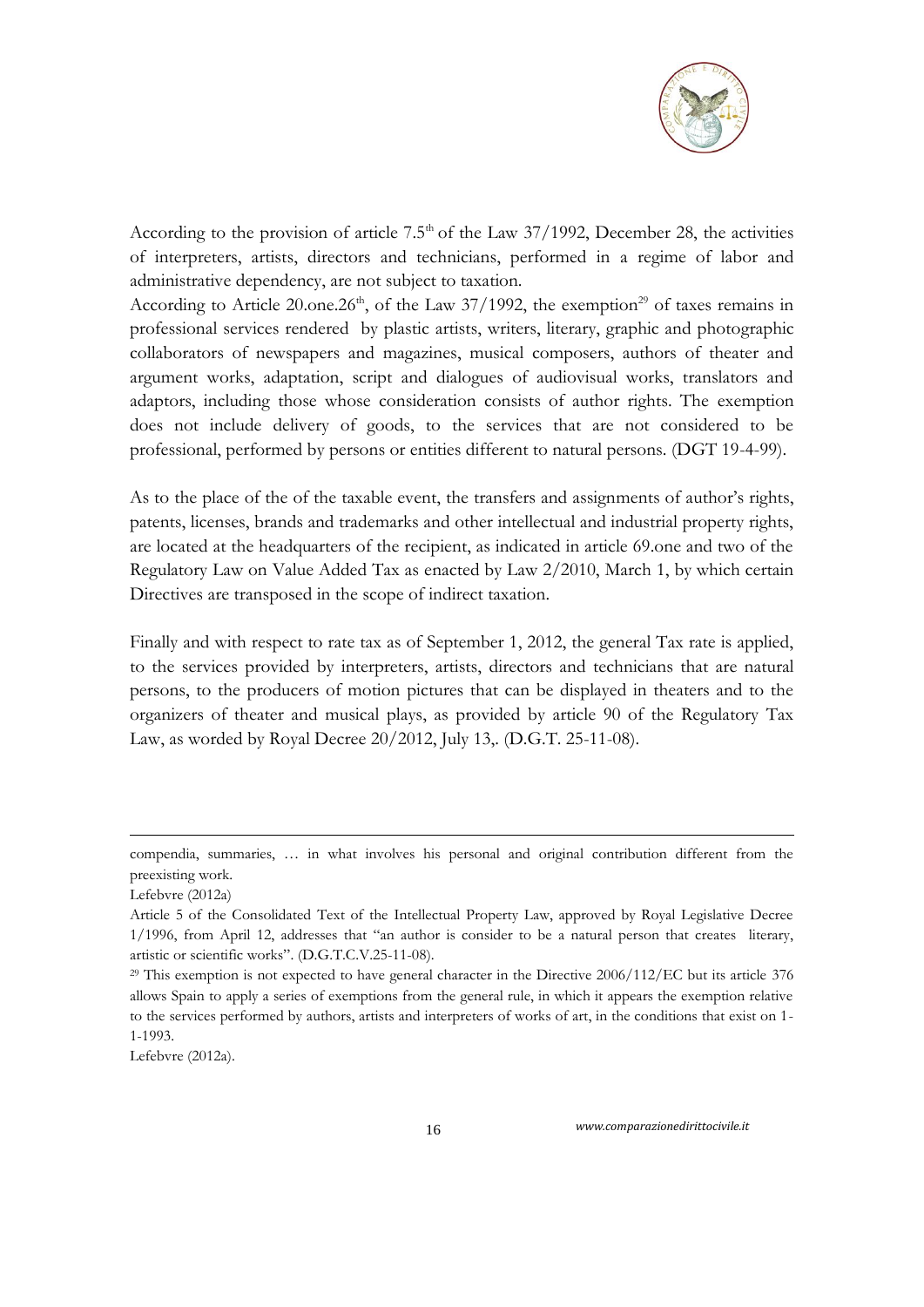

## V. ENTITIES AIM AT THE MANAGEMENT OF INTELLECTUAL PROPERTY RIGHTS.

In Spain, the amounts paid in concept of property rights, administered and collected by different societies of authors, $30$  has caused some controversy regarding to their qualification as taxable persons of the Company Tax, since they are typified as partially exempted entities.

The interposition of this kind of entities for the administration and collection of the intellectual property rights poses if they are or not the owners of the author's rights, and, consequently, if this income received has to be attribute to the taxable basis of the Company Tax, as countable income, aside the consideration of its exemption.

The aforementioned entities are classified as non-profit entities and, consequently they enjoy a partial exemption of the tax, in accordance to what is provided in article 9.3 of the Law, according to the wording of the Organic Law 8/2007, from July 4, regarding to the financing to political parties. However, having in consideration the collection figures and the distribution of the corresponding amounts to the author's rights, a very wide margin is observed between the two. Thereby in 2007 the management entities distributed an 80% of the corresponding amount of collected rights. This relation was of 86.2% in 2008, of 81.5% in 2009, of  $75.9\%$  in 2010 and of  $92\%$  in 2011.<sup>31</sup> Notwithstanding the multiplicity of activities that these entities perform within its social objective, the key issue is to know if such difference in figures is due to the realization of costly activities of economic nature, which do not reach the scope of the exemption.

Certainly, the management entities, among their fundamental purposes they have other purposes, but maybe the discrepancy in figures has made necessary a Judgment of the Supreme Court of October 4, 2012, that denies them the ownership of the author rights, with effects of the Company Tax.

<u>.</u>

<sup>30</sup> The main management entities are the following:

<sup>-</sup> Of author's rights: *SGAE, CEDRO, VEGAP y DAMA*

<sup>-</sup> Of artists, interpreters and performers: *AISGE y AIE*

<sup>-</sup> Of Production rights: *EGEDA, AGEDI*

<sup>31</sup> Source: *MECD.* General Sub directorate of Intellectual Property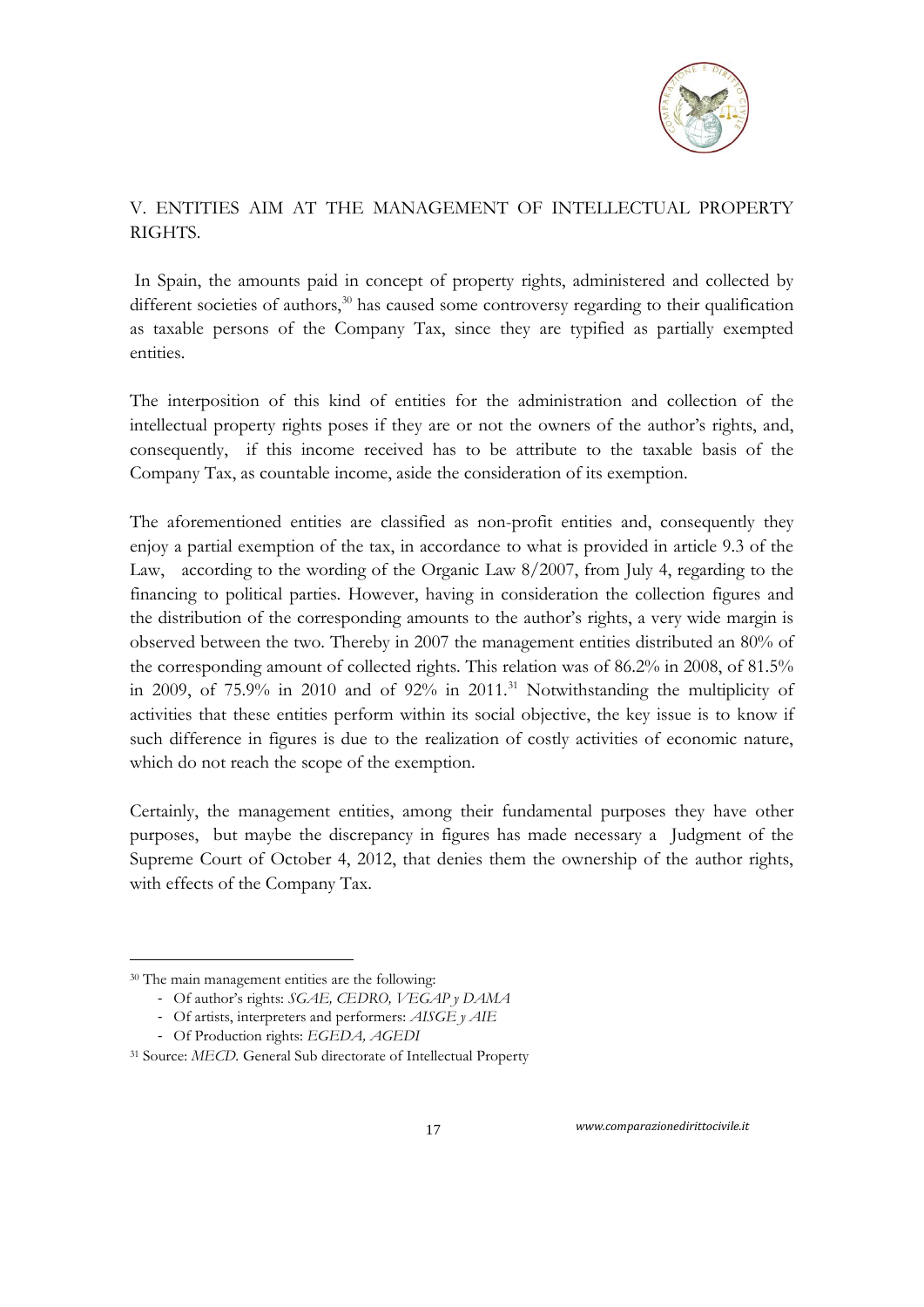

In the case of *CEDRO* the percentage between the amounts distributed and collected in the referenced years reach the following percentages: in 2007, the 63.1%, in 2008 the 72.8%, 51.9% in 2009 and the 59.1% in 2010.

According to article 121.2 and 3 of the *LIS* the exemption do not reach the income from economic exploitations, neither the income from patrimony, as well as other capital gains. However, the Supreme Court (TS 4-10-12) does not enter the merit, but among its arguments argues that, the management activities of the intellectual property rights, carried out by the applicant entity does not have an economic nature and that the income derived from the same are subject and exempt of the Company Tax, since *"the Societies of authors are not the owners of the author's rights, since they only manage and administrate the interest of their authentic owners, so that the full collection cannot be accounted for as "income" to the effect of the Company Tax, so the annulment of the contested decision and the performed liquidation is declared."*

According to the Judgment of the Supreme Court, the discrepancy between the figures of the collection and distribution should be minimal because, because the management entities are defined as mere entities of intermediation, something difficult to apply in view of the data above mentioned.

### VI. CONCLUSION.

The assignment of intellectual property rights constitutes a problem with difficult solution, especially if the technical impossibility of the negotiation between parties is admitted. From the theoretical point of view, education is a preventive element, always more effective that the subsequent punitive and coercive deterrence, in which the intervention of the public Sector in unpredictable. It is true, that the moral precepts predispose the individuals to a determined behavior and induce people to perform some behaviors that they end generalizing, but while in Spain we get the protective culture of the intellectual rights to expand in the society, it is necessary the implementation of deterrent mechanisms that recognize the intellectual property of their legitimate authors. In those cases where people cannot reach efficient solutions there are several solutions through alternative procedures.

If we admit that one of the solutions to the assignment of intellectual property rights may be in the Pigouvian subsidy an efficient solution may be reached, although in the actual time the instrument used is of tax origin.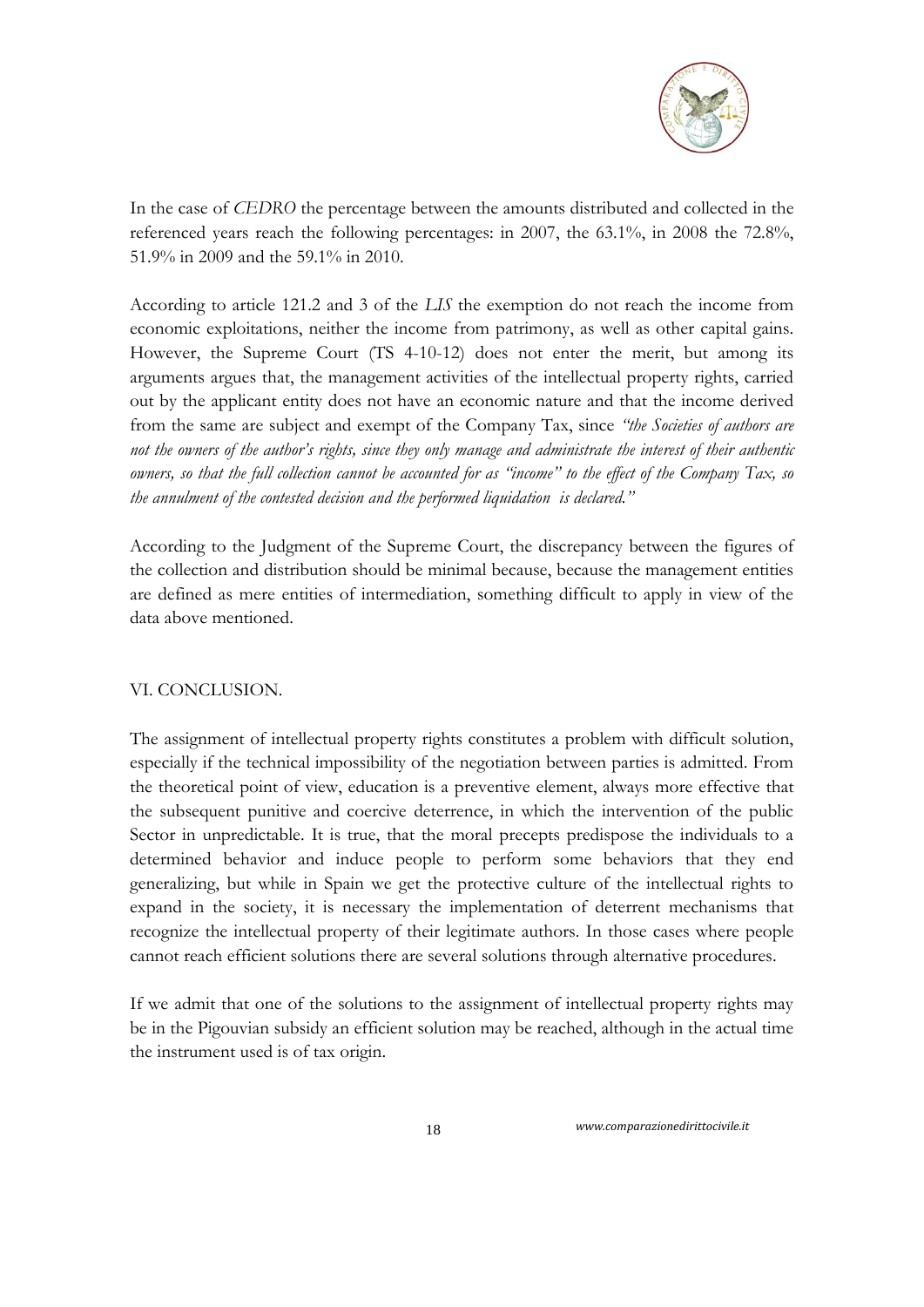

The establishment of taxes on the ownership of property rights, is constituted as an "internaliser" instrument of the externality generated by themselves, because only the income received by persons different than the own author are object of taxation.

#### VII. BIBLIOGRAPHY

Cole Bowls, J. (2002): "Are patents justified in a free society?" Notes on Economy and Politics. Economic Analysis of Public Decisions. Center for the Analysis of Public Decisions. Universidad Francisco Marroquín. March-April, no. 6. Guatemala.

Coase, R.H. (1960): "The Problem of Social cost", Journal of Law and Economics, Vol.3. (October), pp.1-44. (v.c. "The Problem of Social Cost", Spanish Public Finance, no.68 (1981), pp. 245-273.

-(1974): "The Lighthouse in Economics", Journal of Law and Economics, vol. 17, no.2. (October), pp.357-376.

Conda, C.V. (1995): "An Environment for Reform", Wall Street Journal, January 23, p. A18.

CRUE (2004): "Statement from CRUE supporting the open electronic access model", approved by the XII General Assembly of REBIUN (2004), available in: http://biblioteca.ucm.es/bibliotecario/01/acceso.pdf

Durán y Lalaguna, P. An approach to the economic analysis of Law, Editorial Comares, Granada 1992.

Lefebvre, F. (2012a): Practical Memento Francis Lefebvre. Tax 2012. Francis Lefebvre Editions.

(2012b) Memento Express. Taxation Novelties. Francis Lefebvre Editions.

López Flores, C.R. (2002): "The Theorem of Coase or Vanilla Sky?". Notes on Economy and Politics. Economic Analysis of Public Decisions. Center for the Analysis of Public Decisions. Universidad Francisco Marroquín. March-April, no. 6. Guatemala.